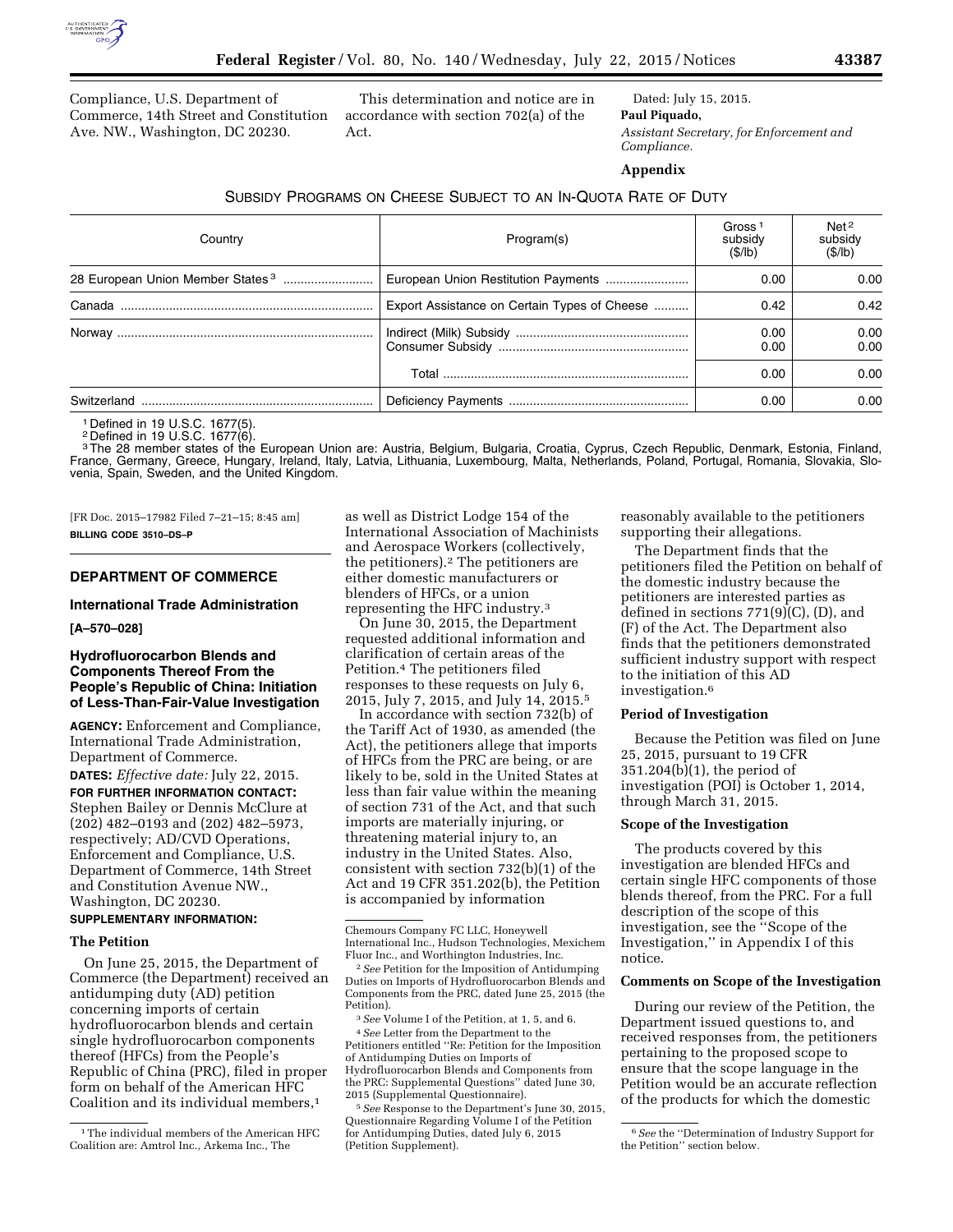industry is seeking relief.7 In the scope provided by the petitioners was the following substantive provision:

This investigation includes any Chinese HFC components that are blended in a third country to produce a subject HFC blend before being imported into the United States. Also included are semi-finished blends of Chinese HFC components. Semi-finished blends are blends of one or more of the single-component Chinese HFCs used to produce the subject HFC blends, whether or not blended in China or a third country, that have not been blended to the specific proportions required to meet the definition of one of the subject HFC blends described above (R–404A, R–407A, R–407C, R–410A, and R–507A). Single-component HFCs and semi-finished HFC blends are not excluded from the scope of this investigation when blended with HFCs from non-subject countries.

The Department has not adopted this provision for the purposes of initiation because the additional language has presented the Department with some novel and complex issues with respect to administering any potential AD order and, as such, we believe this warrants further discussion and analysis from parties to this proceeding.8 As discussed in the preamble to the Department's regulations,9 we are setting aside a period for interested parties to raise issues regarding product coverage (scope). The period for scope comments is intended to provide the Department with ample opportunity to consider all comments and to consult with parties prior to the issuance of the preliminary determination. If scope comments include factual information (*see* 19 CFR 351.102(b)(21)), all such factual information should be limited to public information. The Department encourages all interested parties to submit such comments by 5:00 p.m. Eastern Time (ET) on Tuesday, August 4, 2015, which is 20 calendar days from the signature date of this notice. Any rebuttal comments, which may include factual information, must be filed by 5:00 p.m. ET on Friday, August 14, 2015.

The Department requests that any factual information the parties consider relevant to the scope of the investigation be submitted during this time period. However, if a party subsequently finds that additional factual information pertaining to the scope of the investigation may be relevant, the party

may contact the Department and request permission to submit the additional information.

# **Filing Requirements**

All submissions to the Department must be filed electronically using Enforcement and Compliance's Antidumping and Countervailing Duty Centralized Electronic Service System (ACCESS).10 An electronically-filed document must be received successfully in its entirety by the time and date when it is due. Documents excepted from the electronic submission requirements must be filed manually (*i.e.,* in paper form) with Enforcement and Compliance's APO/Dockets Unit, Room 18022, U.S. Department of Commerce, 14th Street and Constitution Avenue NW., Washington, DC 20230, and stamped with the date and time of receipt by the applicable deadlines.

### **Comments on Product Characteristics for AD Questionnaire**

The Department requests comments from interested parties regarding the appropriate physical characteristics of HFCs to be reported in response to the Department's AD questionnaire. This information will be used to identify the key physical characteristics of the subject merchandise in order to report the relevant factors of production (FOPs).

Interested parties may provide any information or comments that they feel are relevant to the development of an accurate list of physical characteristics. Specifically, they may provide comments as to which characteristics are appropriate to use as: (1) General product characteristics and (2) productcomparison criteria. We note that it is not always appropriate to use all product characteristics as productcomparison criteria. We base productcomparison criteria on meaningful commercial differences among products. In other words, although there may be some physical product characteristics utilized by manufacturers to describe HFCs, it may be that only a select few product characteristics take into account commercially meaningful physical characteristics. In addition, interested parties may comment on the order in

which the physical characteristics should be used in matching products. Generally, the Department attempts to list the most important physical characteristics first and the least important characteristics last.

In order to consider the suggestions of interested parties in developing and issuing the AD questionnaire, all comments must be filed by 5:00 p.m. ET on Tuesday, August 4, 2015, which is 20 calendar days from the signature date of this notice. Any rebuttal comments must be filed by 5:00 p.m. ET on Friday, August 14, 2015. All comments and submissions to the Department must be filed electronically using ACCESS, as explained above.

# **Determination of Industry Support for the Petition**

Section 732(b)(1) of the Act requires that a petition be filed on behalf of the domestic industry. Section 732(c)(4)(A) of the Act provides that a petition meets this requirement if the domestic producers or workers who support the petition account for: (i) At least 25 percent of the total production of the domestic like product; and (ii) more than 50 percent of the production of the domestic like product produced by that portion of the industry expressing support for, or opposition to, the petition. Moreover, section 732(c)(4)(D) of the Act provides that, if the petition does not establish support of domestic producers or workers accounting for more than 50 percent of the total production of the domestic like product, the Department shall: (i) Poll the industry or rely on other information in order to determine if there is support for the petition, as required by subparagraph (A); or (ii) determine industry support using a statistically valid sampling method to poll the ''industry.''

Section 771(4)(A) of the Act defines the ''industry'' as the producers as a whole of a domestic like product. Thus, to determine whether a petition has the requisite industry support, the statute directs the Department to look to producers and workers who produce the domestic like product. The International Trade Commission (ITC), which is responsible for determining whether ''the domestic industry'' has been injured, must also determine what constitutes a domestic like product in order to define the industry. While both the Department and the ITC must apply the same statutory definition regarding the domestic like product,<sup>11</sup> they do so for different purposes and pursuant to a separate and distinct authority. In

<sup>7</sup>*See* Supplemental Questionnaire; *see also*  Petition Supplement.

<sup>8</sup>The Department has independent authority to determine the scope of its investigations. *See Diversified Products Corp.* v. *United States,* 572 F. Supp. 883, 887 (CIT 1983).

<sup>9</sup>*See Antidumping Duties; Countervailing Duties,*  62 FR 27296, 27323 (May 19, 1997).

<sup>10</sup>*See* 19 CFR 351.303 (for general filing requirements); *see also Antidumping and Countervailing Duty Proceedings: Electronic Filing Procedures; Administrative Protective Order Procedures,* 76 FR 39263 (July 6, 2011) for details of the Department's electronic filing requirements, which went into effect on August 5, 2011. Information on help using ACCESS can be found at *<https://access.trade.gov/help.aspx>* and a handbook can be found at *[https://access.trade.gov/help/](https://access.trade.gov/help/Handbook%20on%20Electronic%20Filling%20Procedures.pdf) [Handbook%20on%20Electronic%20Filling](https://access.trade.gov/help/Handbook%20on%20Electronic%20Filling%20Procedures.pdf)*

*[<sup>%20</sup>Procedures.pdf.](https://access.trade.gov/help/Handbook%20on%20Electronic%20Filling%20Procedures.pdf)* 11*See* section 771(10) of the Act.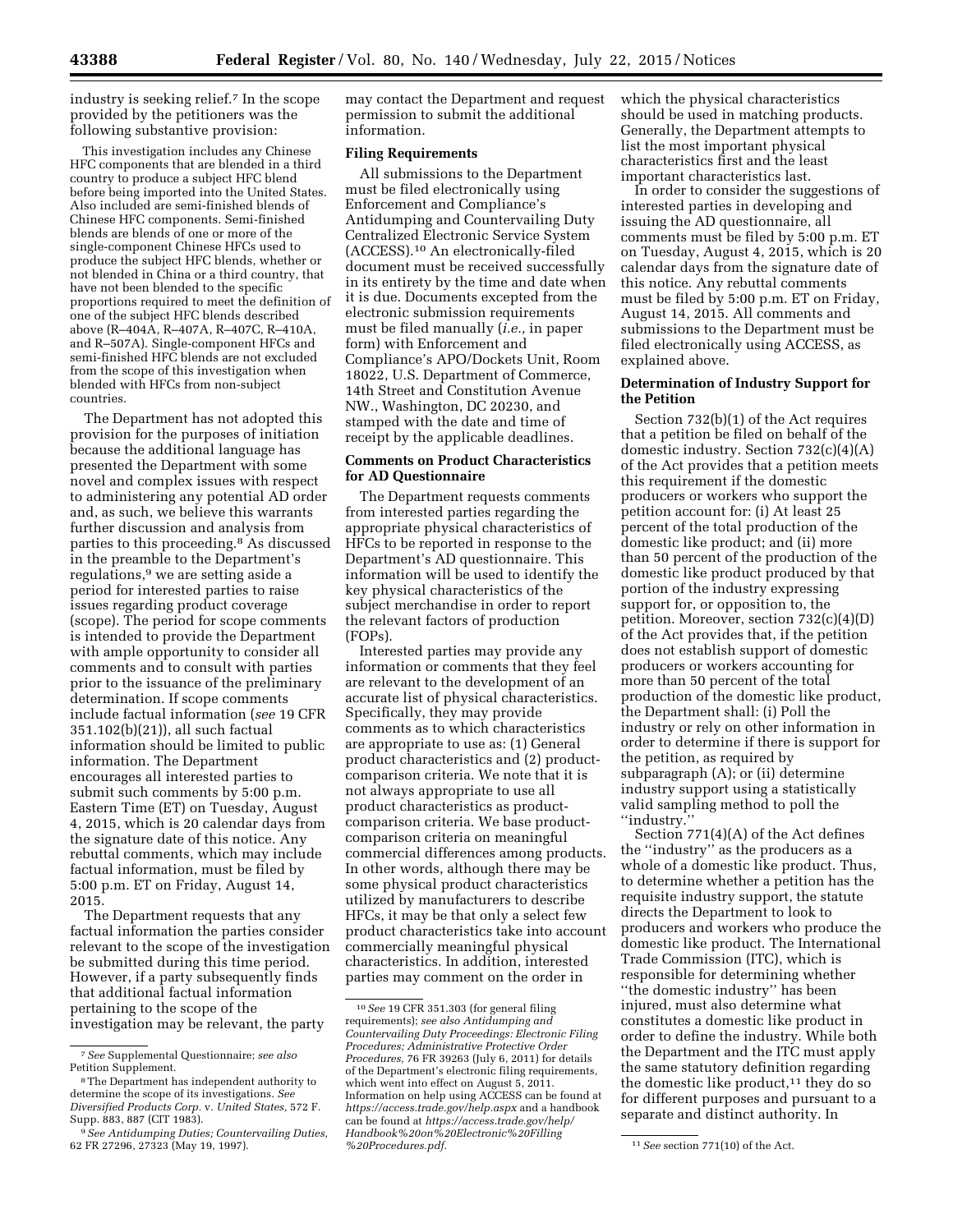addition, the Department's determination is subject to limitations of time and information. Although this may result in different definitions of the like product, such differences do not render the decision of either agency contrary to law.12

Section 771(10) of the Act defines the domestic like product as ''a product which is like, or in the absence of like, most similar in characteristics and uses with, the article subject to an investigation under this title.'' Thus, the reference point from which the domestic like product analysis begins is ''the article subject to an investigation'' (*i.e.,* the class or kind of merchandise to be investigated, which normally will be the scope as defined in the Petition).

With regard to the domestic like product, the petitioners do not offer a definition of the domestic like product distinct from the scope of the investigation. Based on our analysis of the information submitted on the record, we have determined that HFCs constitute a single domestic like product and we have analyzed industry support in terms of that domestic like product.13

In determining whether the petitioners have standing under section 732(c)(4)(A) of the Act, we considered the industry support data contained in the Petition with reference to the domestic like product as defined in the ''Scope of the Investigation,'' in Appendix I of this notice. The petitioners provided their production of HFC blends in 2014, and estimated the potential maximum U.S. production of HFC blends for the entire domestic industry using data on merchant market shipments and imports of HFC components.14 To establish industry support, the petitioners compared their own production of HFC blends to estimated potential maximum

14*See* Volume I of the Petition, at 9–10 and Exhibit I–1; *see also* Volume II of the Petition, at Exhibits II–2 and II–5; Petition Supplement, at 11– 13 and Exhibits 3 and 4; and Second Petition Supplement.

production of HFC blends for the entire domestic industry.15

Our review of the data provided in the Petition, Petition Supplements, and other information readily available to the Department indicates that the petitioners have established industry support.<sup>16</sup> First, the Petition established support from domestic producers (or workers) accounting for more than 50 percent of the total production of the domestic like product and, as such, the Department is not required to take further action in order to evaluate industry support (*e.g.,* polling).17 Second, the domestic producers (or workers) have met the statutory criteria for industry support under section 732(c)(4)(A)(i) of the Act because the domestic producers (or workers) who support the Petition account for at least 25 percent of the total production of the domestic like product.18 Finally, the domestic producers (or workers) have met the statutory criteria for industry support under section  $732(c)(4)(A)(ii)$  of the Act because the domestic producers (or workers) who support the Petition account for more than 50 percent of the production of the domestic like product produced by that portion of the industry expressing support for, or opposition to, the Petition.19 Accordingly, the Department determines that the Petition was filed on behalf of the domestic industry within the meaning of section 732(b)(1) of the Act.

The Department finds that the petitioners filed the Petition on behalf of the domestic industry because they are interested parties as defined in sections 771(9)(C), (D), and (F) of the Act and they have demonstrated sufficient industry support with respect to the AD investigation that they are requesting the Department initiate.20

### **Allegations and Evidence of Material Injury and Causation**

The petitioners allege that the U.S. industry producing the domestic like product is being materially injured, or is threatened with material injury, by reason of the imports of the subject merchandise sold at less than fair value. In addition, the petitioners allege that subject imports exceed the negligibility threshold provided for under section 771(24)(A) of the Act.<sup>21</sup>

The petitioners contend that the industry's injured condition is illustrated by reduced market share; underselling and price depression or suppression; lost sales and revenues; negative impact on domestic industry capacity, capacity utilization, and employment; and negative impact on domestic industry sales revenues and operating profits.22 We have assessed the allegations and supporting evidence regarding material injury, threat of material injury, and causation, and we have determined that these allegations are properly supported by adequate evidence and meet the statutory requirements for initiation.23

## **Allegation of Sales at Less Than Fair Value**

The following is a description of the allegation of sales at less than fair value upon which the Department based its decision to initiate an investigation of imports of HFCs from the PRC. The sources of data for the deductions and adjustments relating to U.S. price and normal value (NV) are discussed in greater detail in the initiation checklist.

### **Export Price**

The petitioners based export price (EP) on price lists and PRC export data.24 The petitioners made deductions from U.S. price for certain movement expenses consistent with the delivery terms.25 Where applicable, the petitioners also deducted from U.S. price sales commission and trading company mark-ups estimated using the petitioners' knowledge of the PRC HFC industry.26

#### **Normal Value**

The Department has always treated the PRC as a non-market economy (NME) country. In accordance with section 771(18)(C)(i) of the Act, the presumption of NME status remains in effect until revoked by the Department. The presumption of NME status for the PRC has not been revoked by the Department and, therefore, remains in effect for purposes of the initiation of

<sup>12</sup>*See USEC, Inc.* v. *United States,* 132 F. Supp. 2d 1, 8 (CIT 2001) (citing *Algoma Steel Corp., Ltd.*  v. *United States,* 688 F. Supp. 639, 644 (CIT 1988), *aff'd* 865 F.2d 240 (Fed. Cir. 1989)).

<sup>&</sup>lt;sup>13</sup> For a discussion of the domestic like product analysis in this case, *see* Antidumping Duty Investigation Initiation Checklist: Certain Hydrofluorocarbon Blends and Certain Single Hydrofluorocarbon Components Thereof from the People's Republic of China (Initiation Checklist), at Attachment II, Analysis of Industry Support for the Antidumping Duty Petition Covering Certain Hydrofluorocarbon Blends and Certain Single Hydrofluorocarbon Components Thereof from the People's Republic of China (Attachment II). This checklist is dated concurrently with this notice and on file electronically via ACCESS. Access to documents filed via ACCESS is also available in the Central Records Unit, Room B8024 of the main Department of Commerce building.

<sup>15</sup> *Id.* For further discussion, see Initiation Checklist, at Attachment II.

<sup>16</sup>*See* Initiation Checklist, at Attachment II. 17*See* section 732(c)(4)(D) of the Act; *see also*  Initiation Checklist, at Attachment II.

<sup>18</sup>*See* Initiation Checklist, at Attachment II. 19 *Id.* 

<sup>20</sup> *Id.* 

<sup>21</sup>*See* Volume I of the Petition, at 37–38; *see also*  Petition Supplement, at 13 and Exhibit 5.

<sup>22</sup>*See* Volume I of the Petitions, at 2–4, 39–52; *see also* Volume II of the Petition, at Exhibits II– 1 through II–3 and II–5 through II–13; and Petition Supplement, at 13–14 and Exhibits 5–6.

<sup>23</sup>*See* Initiation Checklist, at Attachment III, Analysis of Allegations and Evidence of Material Injury and Causation for the Antidumping Duty Petition Covering Certain Hydrofluorocarbon Blends and Certain Single Hydrofluorocarbon Components Thereof from the People's Republic of China.

<sup>24</sup>*See* Initiation Checklist. The petitioners also based EP on prices calculated from other pricing data but we have not relied on these prices for purposes of initiation.

<sup>25</sup> *Id.* 

<sup>26</sup> *Id.*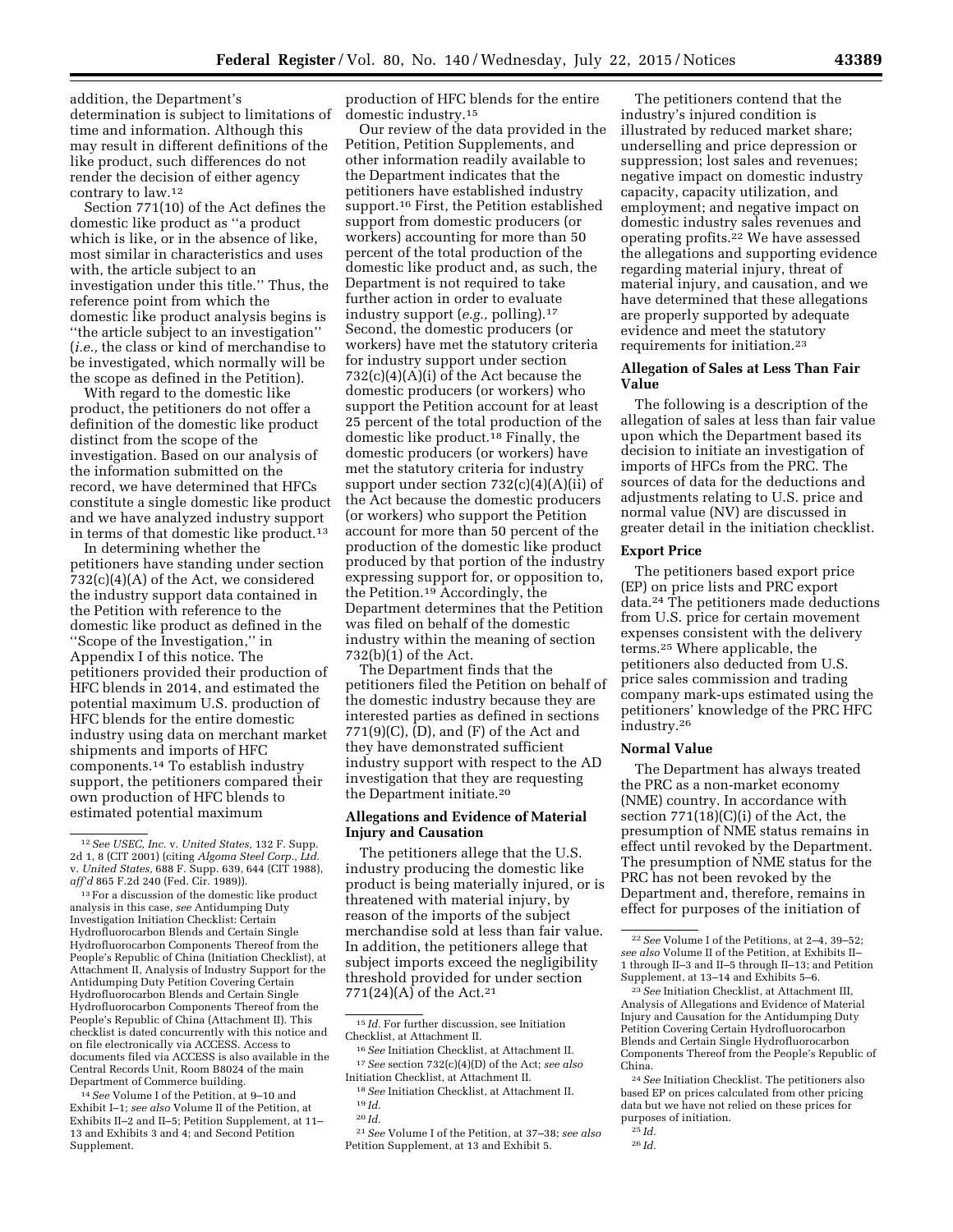this investigation. Accordingly, the NV of the product is appropriately based on FOPs valued in a surrogate market economy country, in accordance with section 773(c) of the Act. In the course of this investigation, all parties, and the public, will have the opportunity to provide relevant information related to the issues of the PRC's NME status and the granting of separate rates to individual exporters.

The petitioners claim that Thailand is an appropriate surrogate country because it is a market economy that is at a level of economic development comparable to that of the PRC, it is a significant producer of the merchandise under consideration, and the data for valuing FOPs, factory overhead, selling, general and administrative (SG&A) expenses, and profit are both available and reliable.27

Based on the information provided by the petitioners, we believe it is appropriate to use Thailand as a surrogate country for initiation purposes. Interested parties will have the opportunity to submit comments regarding surrogate country selection and, pursuant to 19 CFR 351.301(c)(3)(i), will be provided an opportunity to submit publicly available information to value FOPs within 30 days before the scheduled date of the preliminary determination.

#### *Factors of Production*

The petitioners based the FOPs for materials, labor, and energy on petitioning U.S. producers' consumption rates for producing HFCs.28 The petitioners valued the estimated factors of production for most material using surrogate values from Thailand.29

#### *Valuation of Raw Materials*

The petitioners valued the FOPs for raw materials (*e.g.,* hydrofluoric acid, methylene chloride, lime, caustic soda, sodium sulfite, etc.) using reasonably available, public import data for Thailand from the Global Trade Atlas (GTA) for the POI.30 In addition, the petitioners valued the FOPs for 1,1,1 trichloroethane, chlorine, and hydrogen chloride using reasonably available, public import data for Bulgaria from the GTA for the POI because the petitioners claim that the Thai import data for these

materials were either aberrational or did not exist.31 The petitioners excluded all import values from countries previously determined by the Department to maintain broadly available, nonindustry-specific export subsidies and from countries previously determined by the Department to be NME countries. In addition, in accordance with the Department's practice, the average import value excludes imports that were labeled as originating from an unidentified country. The Department determines that the surrogate values in the petition are those that are reasonably available to the petitioners and, thus, are acceptable for purposes of initiation.

### *Valuation of Labor*

The petitioners valued labor using data published by Thailand's National Statistics Office (NSO).32 Specifically, the petitioners relied on Thai NSO data for the manufacturing industry (public and private) for the fourth quarter of 2014 and the first quarter of 2015. As the Thai wage data are monthly data denominated in Thai Baht, the petitioners converted these wage rates to hourly rates and then converted them to U.S. dollars using the average exchange rate during the POI.33 The petitioners then applied that resulting labor rate to the labor hours expended by a U.S. producer of HFCs.34

#### *Valuation of Energy*

The petitioners used published rates by the Electricity Generating Authority of Thailand (EGAT) for 2013 to value electricity.35 The petitioners adjusted the EGAT rate information for inflation using the International Monetary Fund's producer price index and converted to U.S. dollars.36 The petitioners calculated the cost of natural gas in Thailand using the average unit value of imports of liquid natural gas for the period, as reported by GTA.37 Using universal conversion factors, the petitioners converted that cost to the U.S. producer-reported factor unit of million British thermal units to ensure the proper comparison.38

<sup>33</sup> See Volume I of the Petition, at 59.<br><sup>34</sup> See Volume III of the Petition, at Exhibit III–12.

## *Valuation of Factory Overhead, SG&A Expenses, and Profit*

The petitioners calculated surrogate financial ratios (*i.e.,* manufacturing overhead, SG&A expenses, and profit) using the 2013 audited financial statements of Air Liquide, Air Products, and Bangkok Industrial Gas, Thai producers of comparable merchandise (*i.e.,* industrial gases).39

#### **Fair Value Comparisons**

Based on the data provided by the petitioners, there is reason to believe that imports of HFCs from the PRC are being, or are likely to be, sold in the United States at less than fair value. Based on comparisons of EP to NV, in accordance with section 773(c) of the Act, the estimated dumping margins for HFCs from the PRC range from 111.20 to 300.30 percent.40

## **Initiation of Less-than-Fair-Value Investigation**

Based upon the examination of the Petition on HFCs from the PRC, we find that the Petition meets the requirements of section 732 of the Act. Therefore, we are initiating an AD investigation to determine whether imports of HFCs from the PRC are being, or are likely to be, sold in the United States at less than fair value. In accordance with section 733(b)(1)(A) of the Act and 19 CFR 351.205(b)(1), unless postponed, we will make our preliminary determination no later than 140 days after the date of this initiation.

#### **Respondent Selection**

The petitioners named 44 companies as producers/exporters of HFCs.41 In accordance with our standard practice for respondent selection in AD cases involving NME countries, we intend to issue quantity-and-value (Q&V) questionnaires to each potential respondent for which we have a complete address, and base respondent selection on the responses received. In addition, the Department will post the Q&V questionnaire along with filing instructions on the Enforcement and Compliance Web site at *[http://](http://www.trade.gov/enforcement/news.asp) [www.trade.gov/enforcement/news.asp](http://www.trade.gov/enforcement/news.asp)*.

Exporters/producers of HFCs from the PRC that do not receive Q&V questionnaires by mail may still submit a response to the Q&V questionnaire and can obtain a copy from the Enforcement and Compliance Web site.

 $\overline{27}$  *Id.* 

<sup>28</sup>*See* Volume I of the Petition, at 55–56.

<sup>29</sup>*See* Volume III of the Petition, at Exhibit III– 6; *see also* Petition Supplement, at 16–17 and Exhibit 8. Additionally, in certain cases, the petitioners used surrogate values from Bulgaria, as discussed in ''Valuation of Raw Materials,'' above. *Id.* 

<sup>30</sup> *Id.* 

<sup>31</sup>*See* Volume I of the Petition, at 56–57; *see also*  Petition Supplement, at 14–16. Bulgaria has also recently been found to be a level of economic development comparable to the PRC by the<br>Department.

<sup>&</sup>lt;sup>32</sup> See Volume III of the Petition, at Exhibit III–

<sup>&</sup>lt;sup>35</sup> See Volume I of the Petition, at page 58 and Volume III of the Petition, at Exhibit III–10.

<sup>&</sup>lt;sup>36</sup> See Volume III of the Petition, at Exhibits III–6 and III–10.

<sup>6</sup> and III–10. 37 *Id.,* at Exhibit III–6. 38 *Id.,* at Exhibit III–10; *see also* Petition Supplement, at 17–18.

<sup>39</sup>*See* Volume I of the Petition, at 59; *see also*  Petition Supplement, at Exhibit 9.

<sup>40</sup>*See* Initiation Checklist; *see also* Petition Supplement, at Exhibit 14.

<sup>41</sup>*See* the Volume I of the Petition, at 27 and Volume III of the Petition, at Exhibit III–1.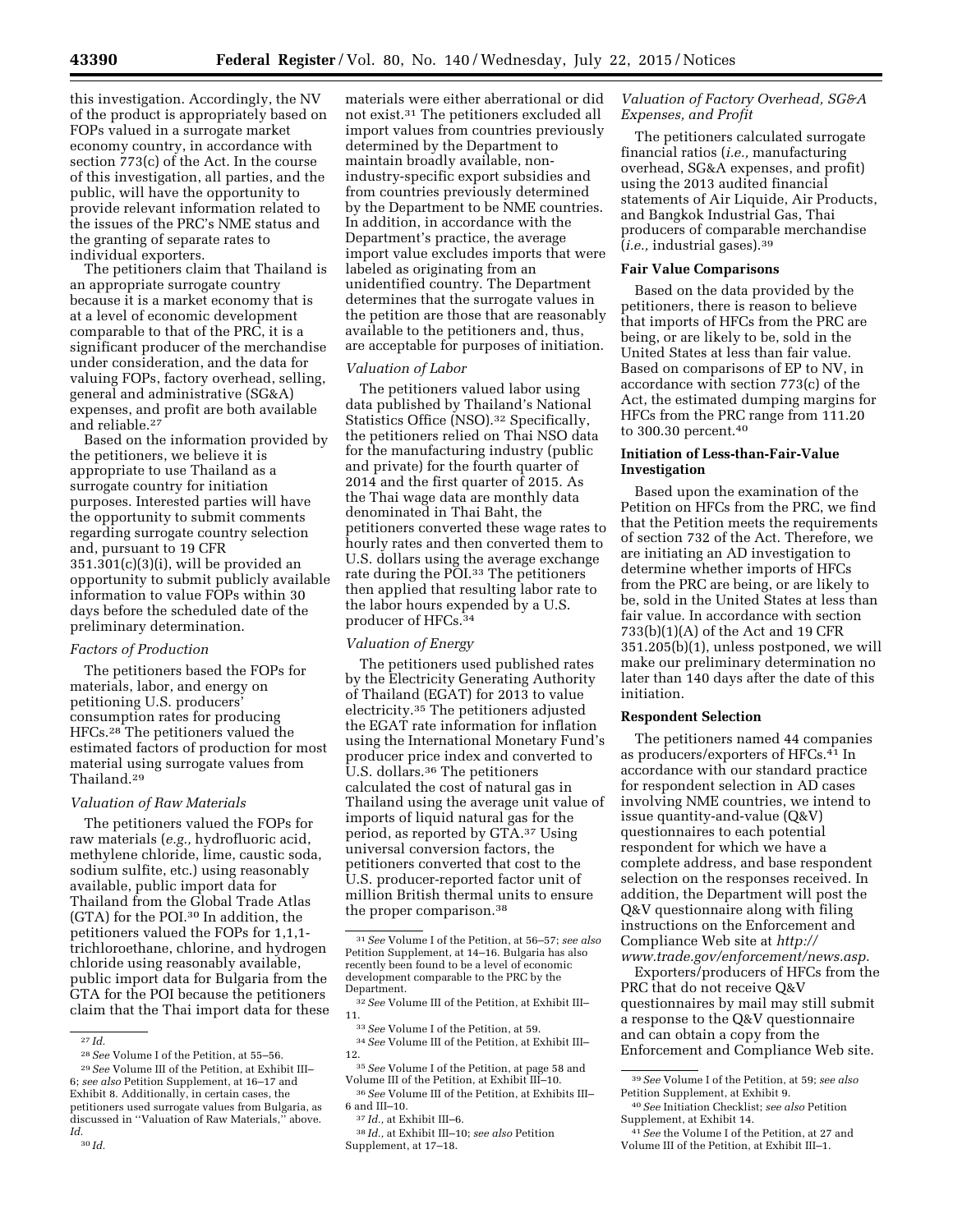The Q&V response must be submitted by all PRC exporters/producers no later than 5:00 p.m. ET on July 29, 2015, which is two weeks from the signature date of this notice. With very limited exceptions, all Q&V responses should be filed electronically via ACCESS.42

### **Separate Rates**

In order to obtain separate-rate status in an NME investigation, exporters and producers must submit a separate-rate application.43 The specific requirements for submitting a separate-rate application in the PRC investigation are outlined in detail in the application itself, which is available on the Department's Web site at *[http://](http://enforcement.trade.gov/nme/nme-sep-rate.html) [enforcement.trade.gov/nme/nme-sep](http://enforcement.trade.gov/nme/nme-sep-rate.html)[rate.html](http://enforcement.trade.gov/nme/nme-sep-rate.html)*. The separate-rate application will be due 30 days after publication of this initiation notice.44 Exporters and producers who submit a separate-rate application and have been selected as mandatory respondents will be eligible for consideration for separate-rate status only if they respond to all parts of the Department's AD questionnaire as mandatory respondents. The Department requires that respondents from the PRC submit a response to both the Q&V questionnaire and the separaterate application by 5:00 p.m. ET on their respective deadlines in order to receive consideration for separate-rate status.

### **Use of Combination Rates**

The Department will calculate combination rates for certain respondents that are eligible for a separate rate in an NME investigation. The Separate Rates and Combination Rates Bulletin states:

{w}hile continuing the practice of assigning separate rates only to exporters, all separate rates that the Department will now assign in its NME Investigation will be specific to those producers that supplied the exporter during the period of investigation. Note, however, that one rate is calculated for the exporter and all of the producers which supplied subject merchandise to it during the period of investigation. This practice applies both to mandatory respondents receiving an individually calculated separate rate as well as the pool of non-investigated firms receiving the weighted-average of the individually calculated rates. This practice is

referred to as the application of ''combination rates'' because such rates apply to specific combinations of exporters and one or more producers. The cash-deposit rate assigned to an exporter will apply only to merchandise both exported by the firm in question *and*  produced by a firm that supplied the exporter during the period of investigation.45

#### **Distribution of Copies of the Petition**

In accordance with section 732(b)(3)(A) of the Act and 19 CFR 351.202(f), copies of the public version of the Petition have been provided to the government of the PRC via ACCESS. To the extent practicable, we will attempt to provide a copy of the public version of the Petition to each exporter named in the Petition, as provided under 19 CFR 351.203(c)(2).

#### **ITC Notification**

We have notified the ITC of our initiation, as required by section 732(d) of the Act.

### **Preliminary Determination by the ITC**

The ITC will preliminarily determine, within 45 days after the date on which the Petition was filed, whether there is a reasonable indication that imports of HFCs from the PRC are materially injuring or threatening material injury to a U.S. industry.46 A negative ITC determination will result in the investigation being terminated; 47 otherwise, this investigation will proceed according to statutory and regulatory time limits.

### **Submission of Factual Information**

Factual information is defined in 19 CFR 351.102(b)(21) as: (i) Evidence submitted in response to questionnaires; (ii) evidence submitted in support of allegations; (iii) publicly available information to value factors under 19 CFR 351.408(c) or to measure the adequacy of remuneration under 19 CFR 351.511(a)(2); (iv) evidence placed on the record by the Department; and (v) evidence other than factual information described in (i)–(iv). The regulation requires any party, when submitting factual information, to specify under which subsection of 19 CFR 351.102(b)(21) the information is being submitted and, if the information is submitted to rebut, clarify, or correct factual information already on the record, to provide an explanation identifying the information already on the record that the factual information seeks to rebut, clarify, or correct. Time limits for the submission of factual information are addressed in 19 CFR

351.301, which provides specific time limits based on the type of factual information being submitted. Please review the regulations prior to submitting factual information in this investigation.

#### **Extensions of Time Limits**

Parties may request an extension of time limits before the expiration of a time limit established under Part 351, or as otherwise specified by the Secretary. In general, an extension request will be considered untimely if it is filed after the expiration of the time limit established under Part 351 expires. For submissions that are due from multiple parties simultaneously, an extension request will be considered untimely if it is filed after 10:00 a.m. on the due date. Under certain circumstances, we may elect to specify a different time limit by which extension requests will be considered untimely for submissions which are due from multiple parties simultaneously. In such a case, we will inform parties in the letter or memorandum setting forth the deadline (including a specified time) by which extension requests must be filed to be considered timely. An extension request must be made in a separate, stand-alone submission; under limited circumstances we will grant untimelyfiled requests for the extension of time limits. Review *Extension of Time Limits,*  78 FR 57790 (September 20, 2013), available at *[http://www.gpo.gov/fdsys/](http://www.gpo.gov/fdsys/pkg/FR-2013-09-20/html/2013-22853.htm) [pkg/FR-2013-09-20/html/2013-](http://www.gpo.gov/fdsys/pkg/FR-2013-09-20/html/2013-22853.htm) [22853.htm,](http://www.gpo.gov/fdsys/pkg/FR-2013-09-20/html/2013-22853.htm)* prior to submitting factual information in this investigation.

### **Certification Requirements**

Any party submitting factual information in an AD proceeding must certify to the accuracy and completeness of that information.48 Parties are hereby reminded that revised certification requirements are in effect for company/ government officials, as well as their representatives. Investigations initiated on the basis of petitions filed on or after August 16, 2013, and other segments of any AD proceedings initiated on or after August 16, 2013, should use the formats for the revised certifications found in the Department's regulations at 19 CFR 351.303(g).49 The Department intends to reject factual submissions if the submitting party does not comply with

<sup>42</sup>*See, e.g.,* 19 CFR 351.303(b)(2)(ii)(B).

<sup>43</sup>*See* Policy Bulletin 05.1: Separate-Rates Practice and Application of Combination Rates in Antidumping Investigation involving Non-Market Economy Countries (April 5, 2005), available at *<http://enforcement.trade.gov/policy/bull05-1.pdf>* (Policy Bulletin 05.1).

<sup>44</sup>Although in past investigations this deadline was 60 days, consistent with section 351.301 (a) of the Department's regulations, which states that ''the Secretary may request any person to submit factual information at any time during a proceeding,'' this deadline is now 30 days.

<sup>45</sup>*See* Policy Bulletin 05.1 at 6 (emphasis added). 46*See* section 733(a) of the Act.

<sup>48</sup>*See* section 782(b) of the Act.

<sup>49</sup>*See also Certification of Factual Information to Import Administration during Antidumping and Countervailing Duty Proceedings,* 78 FR 42678 (July 17, 2013) (for additional information about the certification requirements); *see also* frequently asked questions regarding the *Final Rule,* available at: *[http://enforcement.trade.gov/tlei/notices/](http://enforcement.trade.gov/tlei/notices/factual_info_final_rule_FAQ_07172013.pdf) factual*\_*info*\_*final*\_*rule*\_*FAQ*\_*[07172013.pdf](http://enforcement.trade.gov/tlei/notices/factual_info_final_rule_FAQ_07172013.pdf)*.